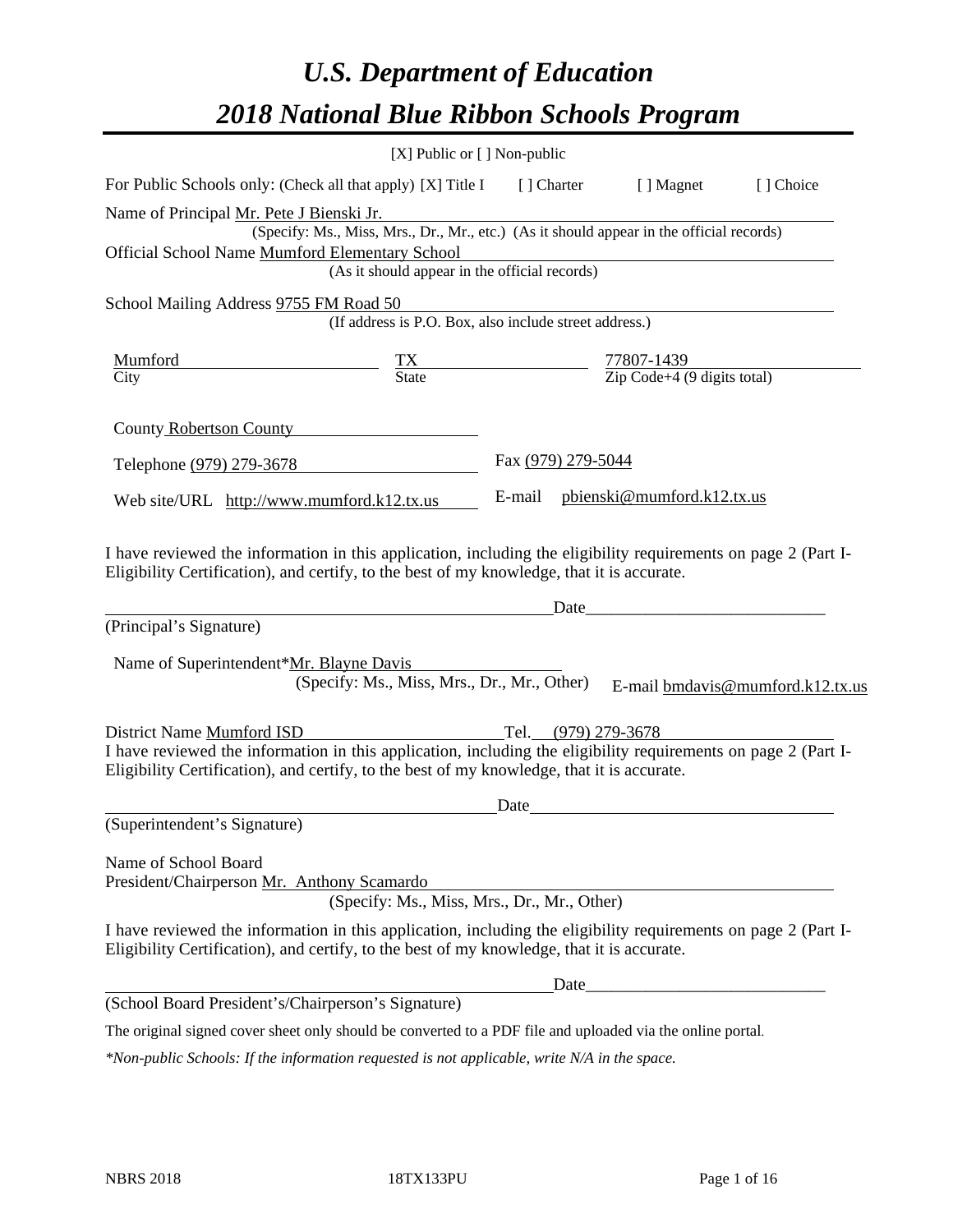The signatures on the first page of this application (cover page) certify that each of the statements below, concerning the school's eligibility and compliance with U.S. Department of Education and National Blue Ribbon Schools requirements, are true and correct.

- 1. The school configuration includes one or more of grades K-12. (Schools on the same campus with one principal, even a K-12 school, must apply as an entire school.)
- 2. All nominated public schools must meet the state's performance targets in reading (or English language arts) and mathematics and other academic indicators (i.e., attendance rate and graduation rate), for the all students group and all subgroups, including having participation rates of at least 95 percent using the most recent accountability results available for nomination.
- 3. To meet final eligibility, all nominated public schools must be certified by states prior to September 2018 in order to meet all eligibility requirements. Any status appeals must be resolved at least two weeks before the awards ceremony for the school to receive the award.
- 4. If the school includes grades 7 or higher, the school must have foreign language as a part of its curriculum.
- 5. The school has been in existence for five full years, that is, from at least September 2012 and each tested grade must have been part of the school for the past three years.
- 6. The nominated school has not received the National Blue Ribbon Schools award in the past five years: 2013, 2014, 2015, 2016, or 2017.
- 7. The nominated school has no history of testing irregularities, nor have charges of irregularities been brought against the school at the time of nomination. The U.S. Department of Education reserves the right to disqualify a school's application and/or rescind a school's award if irregularities are later discovered and proven by the state.
- 8. The nominated school has not been identified by the state as "persistently dangerous" within the last two years.
- 9. The nominated school or district is not refusing Office of Civil Rights (OCR) access to information necessary to investigate a civil rights complaint or to conduct a district-wide compliance review.
- 10. The OCR has not issued a violation letter of findings to the school district concluding that the nominated school or the district as a whole has violated one or more of the civil rights statutes. A violation letter of findings will not be considered outstanding if OCR has accepted a corrective action plan from the district to remedy the violation.
- 11. The U.S. Department of Justice does not have a pending suit alleging that the nominated school or the school district as a whole has violated one or more of the civil rights statutes or the Constitution's equal protection clause.
- 12. There are no findings of violations of the Individuals with Disabilities Education Act in a U.S. Department of Education monitoring report that apply to the school or school district in question; or if there are such findings, the state or district has corrected, or agreed to correct, the findings.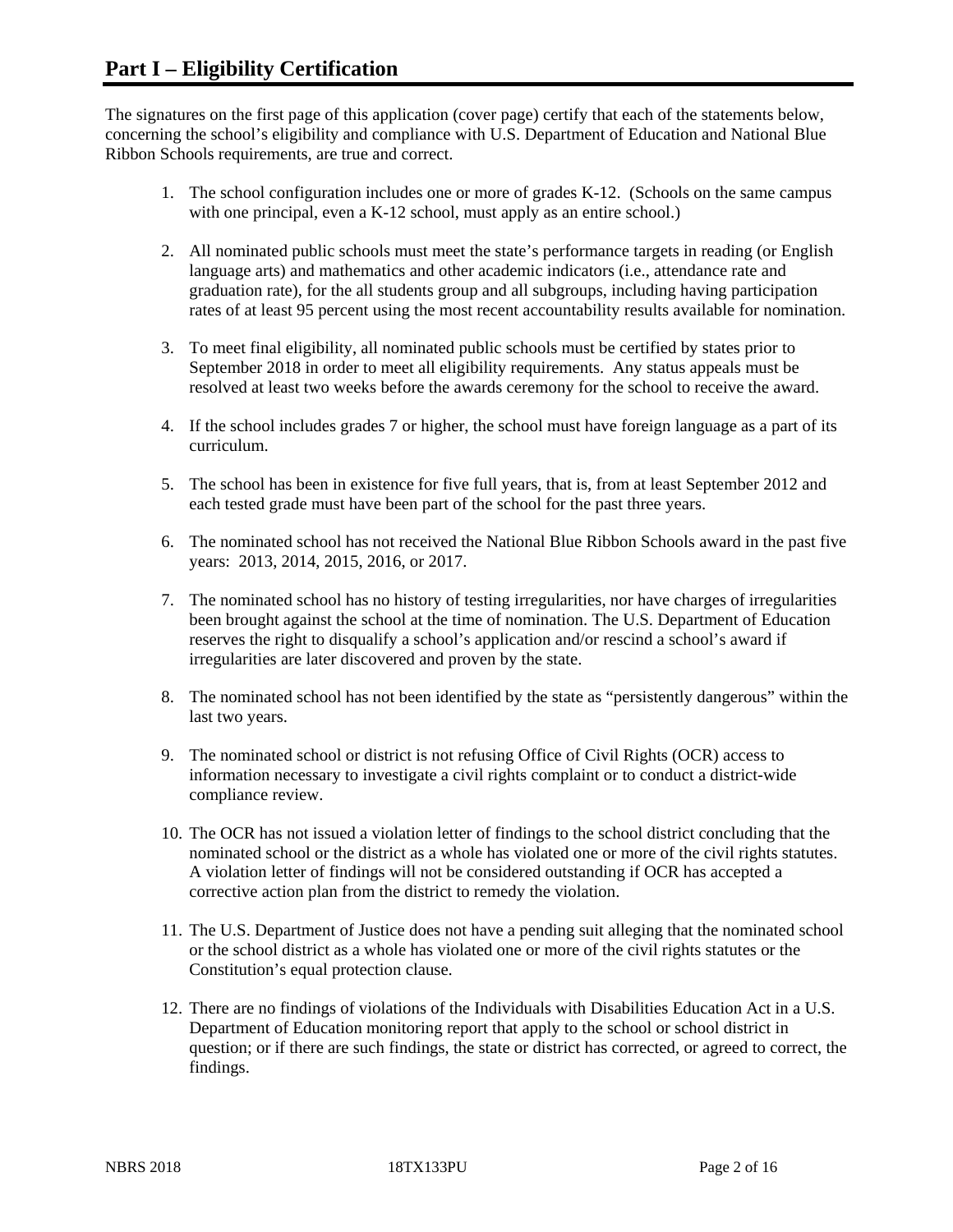# **PART II - DEMOGRAPHIC DATA**

#### **Data should be provided for the most recent school year (2017-2018) unless otherwise stated.**

#### **DISTRICT**

1. Number of schools in the district  $1$  Elementary schools (includes K-8) (per district designation): 0 Middle/Junior high schools 1 High schools 0 K-12 schools

2 TOTAL

**SCHOOL** (To be completed by all schools)

2. Category that best describes the area where the school is located:

[] Urban or large central city

[ ] Suburban

[X] Rural or small city/town

3. Number of students as of October 1, 2017 enrolled at each grade level or its equivalent in applying school:

| Grade                           | # of           | # of Females | <b>Grade Total</b> |
|---------------------------------|----------------|--------------|--------------------|
|                                 | <b>Males</b>   |              |                    |
| <b>PreK</b>                     | 24             | 41           | 65                 |
| $\mathbf K$                     | 20             | 27           | 47                 |
| 1                               | 19             | 25           | 44                 |
| $\overline{2}$                  | 18             | 28           | 46                 |
| 3                               | 14             | 28           | 42                 |
| 4                               | 24             | 22           | 46                 |
| 5                               | 19             | 26           | 45                 |
| 6                               | 26             | 19           | 45                 |
| 7                               | 0              | 0            | $\Omega$           |
| 8                               | $\overline{0}$ | $\theta$     | 0                  |
| 9                               | 0              | $\theta$     | 0                  |
| 10                              | 0              | $\theta$     | 0                  |
| 11                              | $\theta$       | $\theta$     | 0                  |
| 12 or higher                    | 0              | $\theta$     | 0                  |
| <b>Total</b><br><b>Students</b> | 164            | 216          | 380                |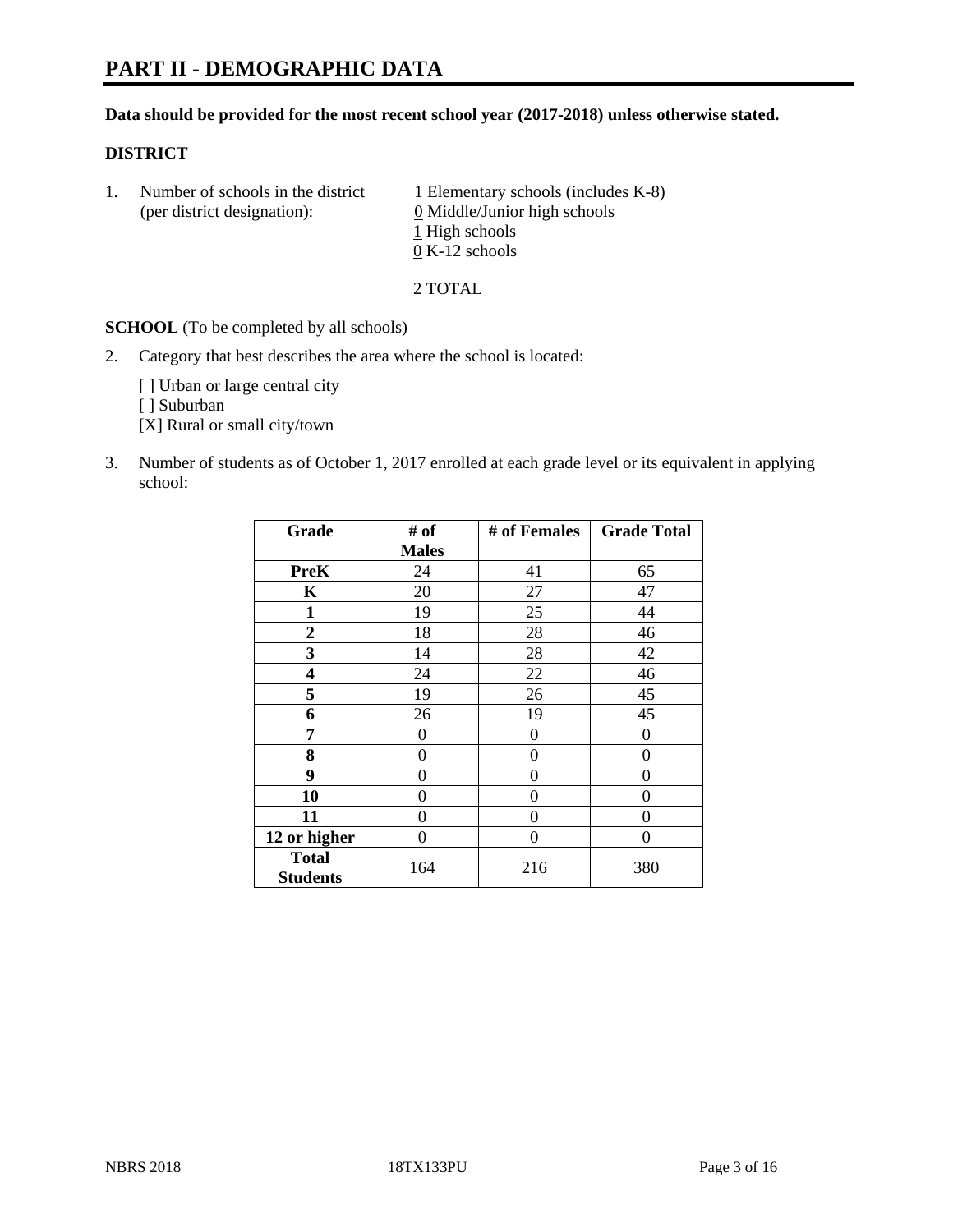the school: 1 % Asian

4. Racial/ethnic composition of  $\qquad 0\%$  American Indian or Alaska Native 3 % Black or African American 52 % Hispanic or Latino 0 % Native Hawaiian or Other Pacific Islander 41 % White 3 % Two or more races **100 % Total**

(Only these seven standard categories should be used to report the racial/ethnic composition of your school. The Final Guidance on Maintaining, Collecting, and Reporting Racial and Ethnic Data to the U.S. Department of Education published in the October 19, 2007 *Federal Register* provides definitions for each of the seven categories.)

5. Student turnover, or mobility rate, during the 2016 – 2017 school year: 4%

If the mobility rate is above 15%, please explain.

This rate should be calculated using the grid below. The answer to (6) is the mobility rate.

| <b>Steps For Determining Mobility Rate</b>         | Answer |
|----------------------------------------------------|--------|
| $(1)$ Number of students who transferred to        |        |
| the school after October 1, 2016 until the         | 2      |
| end of the 2016-2017 school year                   |        |
| (2) Number of students who transferred             |        |
| <i>from</i> the school after October 1, 2016 until | 12     |
| the end of the 2016-2017 school year               |        |
| (3) Total of all transferred students [sum of      | 14     |
| rows $(1)$ and $(2)$ ]                             |        |
| (4) Total number of students in the school as      |        |
| of October 1, 2016                                 | 392    |
| (5) Total transferred students in row (3)          |        |
| divided by total students in row (4)               | 0.04   |
| $(6)$ Amount in row $(5)$ multiplied by 100        |        |

6. English Language Learners (ELL) in the school:  $17\%$ 

65 Total number ELL

Specify each non-English language represented in the school (separate languages by commas): Spanish, Arabic, Vietnamese

7. Students eligible for free/reduced-priced meals: 71 % Total number students who qualify: 271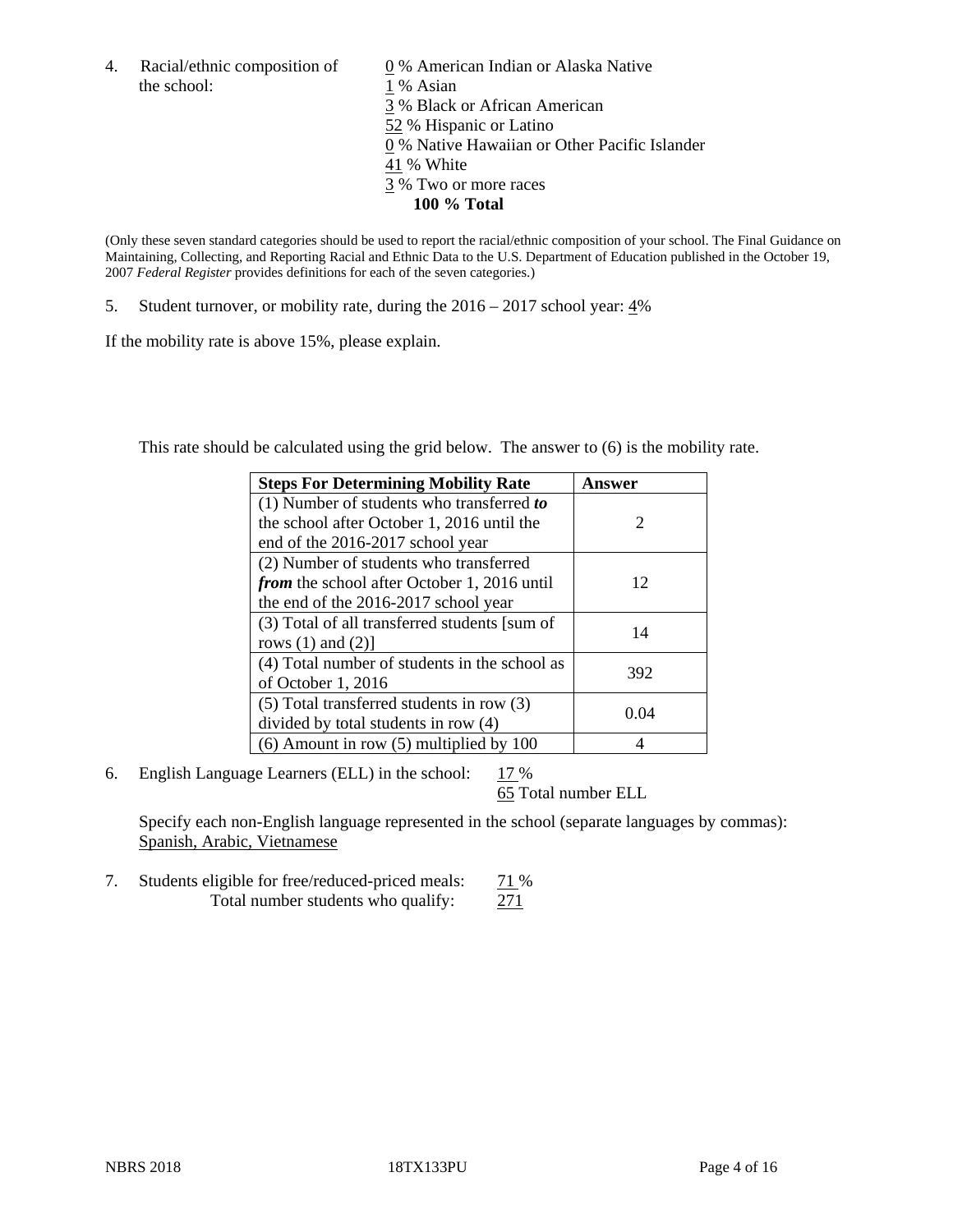33 Total number of students served

Indicate below the number of students with disabilities according to conditions designated in the Individuals with Disabilities Education Act. Do not add additional conditions. It is possible that students may be classified in more than one condition.

| 5 Autism                  | $\underline{0}$ Multiple Disabilities                 |
|---------------------------|-------------------------------------------------------|
| 0 Deafness                | 0 Orthopedic Impairment                               |
| 0 Deaf-Blindness          | 1 Other Health Impaired                               |
| 0 Developmentally Delayed | 5 Specific Learning Disability                        |
| 0 Emotional Disturbance   | 21 Speech or Language Impairment                      |
| 0 Hearing Impairment      | 0 Traumatic Brain Injury                              |
| 1 Intellectual Disability | $\underline{0}$ Visual Impairment Including Blindness |

- 9. Number of years the principal has been in her/his position at this school:  $\frac{41}{2}$
- 10. Use Full-Time Equivalents (FTEs), rounded to nearest whole numeral, to indicate the number of school staff in each of the categories below:

|                                                                                                                                                                                                                                | <b>Number of Staff</b>      |
|--------------------------------------------------------------------------------------------------------------------------------------------------------------------------------------------------------------------------------|-----------------------------|
| Administrators                                                                                                                                                                                                                 | $\mathcal{D}_{\mathcal{L}}$ |
| Classroom teachers including those<br>teaching high school specialty<br>subjects, e.g., third grade teacher,<br>history teacher, algebra teacher.                                                                              | 18                          |
| Resource teachers/specialists/coaches<br>e.g., reading specialist, science coach,<br>special education teacher, technology<br>specialist, art teacher, etc.                                                                    | $\mathfrak{D}$              |
| Paraprofessionals under the<br>supervision of a professional<br>supporting single, group, or classroom<br>students.                                                                                                            | 4                           |
| Student support personnel<br>e.g., guidance counselors, behavior<br>interventionists, mental/physical<br>health service providers,<br>psychologists, family engagement<br>liaisons, career/college attainment<br>coaches, etc. |                             |

11. Average student-classroom teacher ratio, that is, the number of students in the school divided by the FTE of classroom teachers, e.g.,  $22:1$  21:1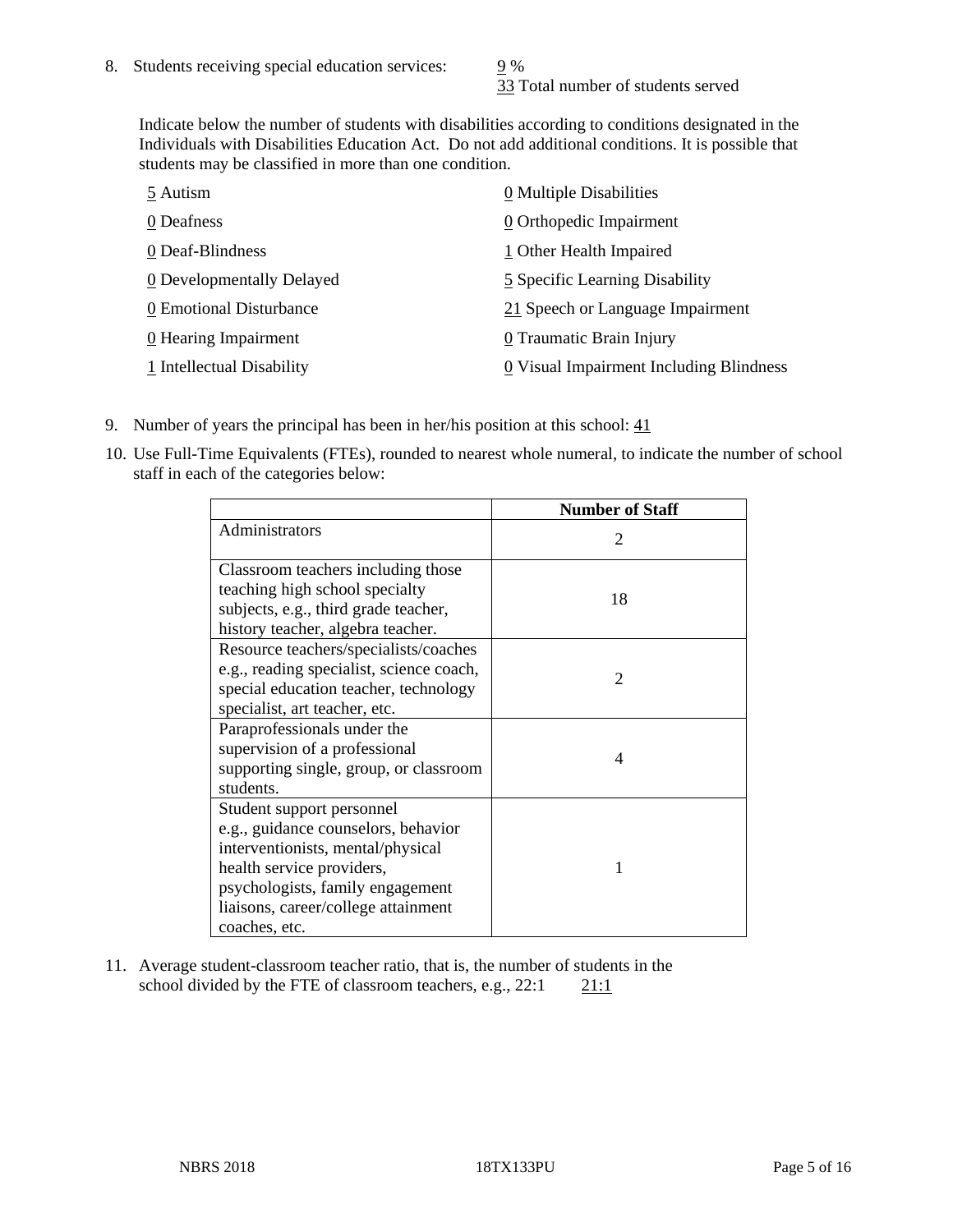12. Show daily student attendance rates. Only high schools need to supply yearly graduation rates.

| <b>Required Information</b> | 2016-2017 | $2015 - 2016$ | 2014-2015 | 2013-2014 | 2012-2013 |
|-----------------------------|-----------|---------------|-----------|-----------|-----------|
| Daily student attendance    | 97%       | 97%           | 97%       | ว7%       | 97%       |
| High school graduation rate | 0%        | 0%            | 0%        | 0%        | 0%        |

#### 13. **For high schools only, that is, schools ending in grade 12 or higher.**

Show percentages to indicate the post-secondary status of students who graduated in Spring 2017.

| <b>Post-Secondary Status</b>                  |    |
|-----------------------------------------------|----|
| Graduating class size                         |    |
| Enrolled in a 4-year college or university    | 7% |
| Enrolled in a community college               | 0% |
| Enrolled in career/technical training program | 0% |
| Found employment                              | 0% |
| Joined the military or other public service   | 0% |
| Other                                         |    |

14. Indicate whether your school has previously received a National Blue Ribbon Schools award. Yes X No

If yes, select the year in which your school received the award. 2009

15. In a couple of sentences, provide the school's mission or vision statement.

Mumford Elementary School will provide an excellent academic education to all students in a safe, structured, friendly environment.

16. **For public schools only**, if the school is a magnet, charter, or choice school, explain how students are chosen to attend.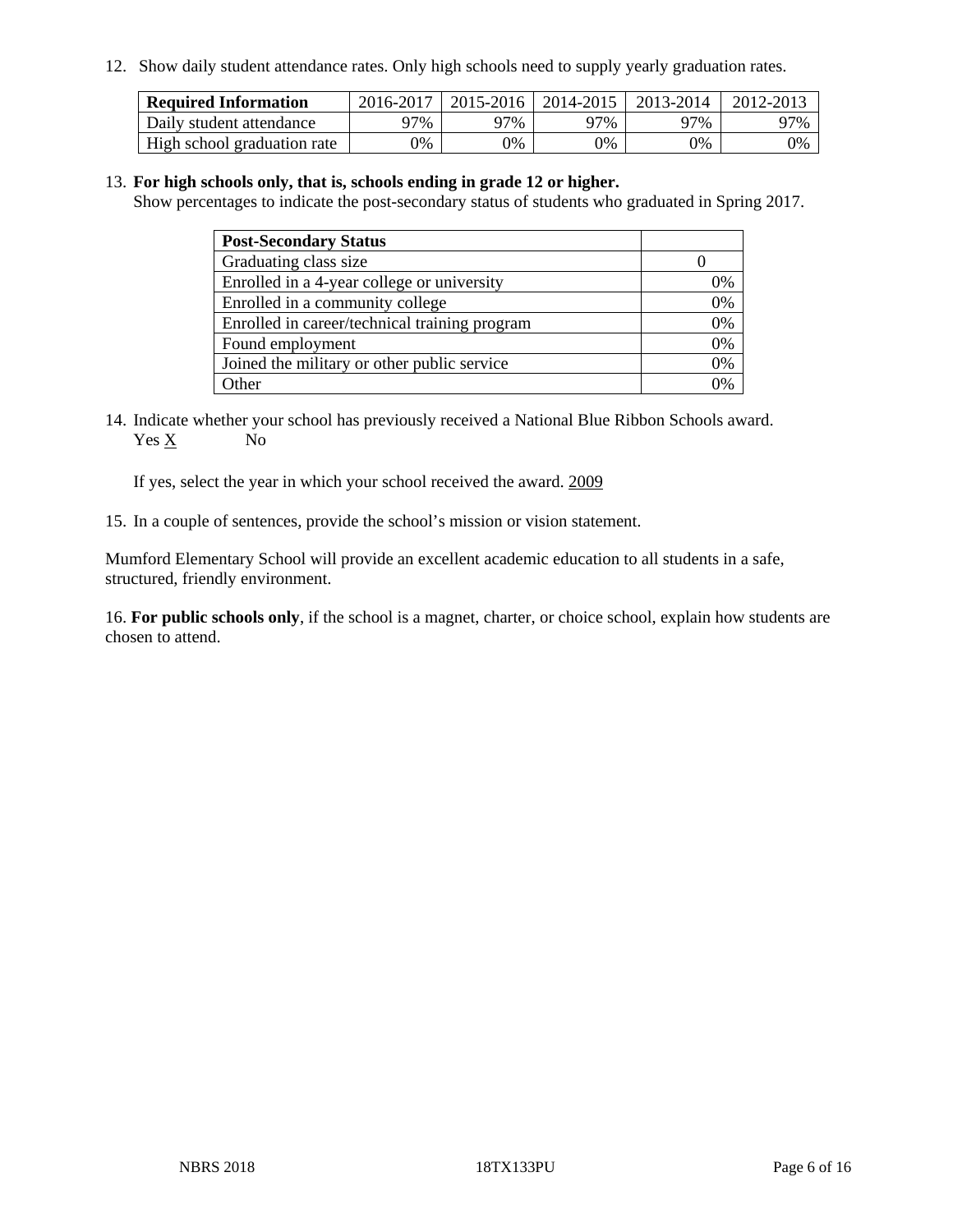# **PART III – SUMMARY**

Mumford Elementary School (MES), one of the two campuses at Mumford Independent School District, has a rich history of investing and providing a quality education to the youth of its community. The school is located in the very small town of Mumford, Texas, a rural unincorporated community in Robertson County. The town was founded in 1867, flourishing quickly that by the mid 1890's the town was populated with more than 500 residents, and several businesses. A devastating flood in 1899 caused so much damage that most of the businesses were destroyed. Recently the post office, general store, and cotton gin were closed leaving the school as the only business. There are currently about 100 citizens living in the farming community of Mumford.

Mumford School was established in 1917 by Lilian Welch Collier. It began as a two-teacher school with about 20 students. The status of Mumford Independent School District was achieved in 1925. In 1976 there were 90 students in grades kindergarten-eight and a faculty of five. In 1985 Mumford increased its size with the addition of a pre-kindergarten program, and in 1999, the commitment was made to add on a high school level, one grade level per year. While the school expanded, it simultaneously increased in popularity not only with students and families in the district, but also in neighboring communities. Mumford School is quite literally the equivalent of the movie Field of Dreams, which included the famous saying, "If you build it, they will come." The teachers and staff at Mumford have built and created an amazing school, focused on high expectations and academic rigor and families and students have come from all around! In 2000 Mumford School was separated into two campuses: a high school (7th grade and up) and elementary (pre-K through 6th). The district has grown to four building complexes, two gyms, two cafeterias, four computer labs, and a recently constructed state of the art baseball and softball complex. MES today consists of 380 students and 20 teachers. Its population is comprised of 71% of the students being economically disadvantaged and 17% being limited English-proficient. We have a diverse student ethnic composition of 52% Hispanic, 41% White, 3% African-American, 3% two or more races, and 1% Asian.

Since there are no businesses in Mumford, the school is challenged with a very low tax base. Aside from property taxes, the only taxes provided are from farming and minerals, the latter being lowered substantially over the last few years due to mineral values decreasing. Even with this limitation, MES has done a great job keeping costs low, for instance the school's expenditures per student for instruction is \$3717 compared to the state average of \$5,317. The school leadership believes in saving money, with this simple mindset: there is no need for frilly programs and fancy classes, but you do need solid teaching, consistent expectations, and a safe, structured, disciplined environment for a successful school and students. Many of same staff work both campuses, all the facilities and administrative personal are also shared, which is a cost saving strategy and provides for consistent leadership.

Sharing the same administration and staff is a very unique feature of MES as it provides the students a familial environment and a sense of consistency, security, and safety. When students feel safe and comfortable they are free to develop in all aspects: academically, emotionally, physically, socially, and culturally. The students know the administration, staff, and environment, when students move from elementary to high school the transition is smooth, not emotionally overwhelming or intimidating. This allows students to focus on excelling academically. There are several programs which we offer to our younger students to socialize with older students and physically grow: fall festivals, school wide pep rallies, Easter egg hunts, mini sports camps, mini cheer program, just to name a few. All students are provided breakfast as part of their daily schedule to be sure they have good nourishment for physical, mental, and academic stamina. Students present heritage projects to classmates each year celebrating their cultural backgrounds and traditions. Built into the daily schedule are tutorials and tiered intervention programs to help with academics. Mumford's motto "Academic Excellence" is instilled in everyone who works with the students. All these programs and philosophy work well, as evident by the high ratings that Mumford School has received from The Texas Education Agency (TEA) over the years, as well as a previous Blue Ribbon Award in 2009 from the U.S. Department of Education. The most recent TEA ratings rating in 2017 mirror previous year's performance and include a "Met Standard" rating and six Distinction Designations: Academic Achievement in ELA/Reading, Math, Science and Social Studies, and Top 25% Student Progress, Closing Performance Gaps and Postsecondary Readiness. Receiving the Blue Ribbon Award in 2009, made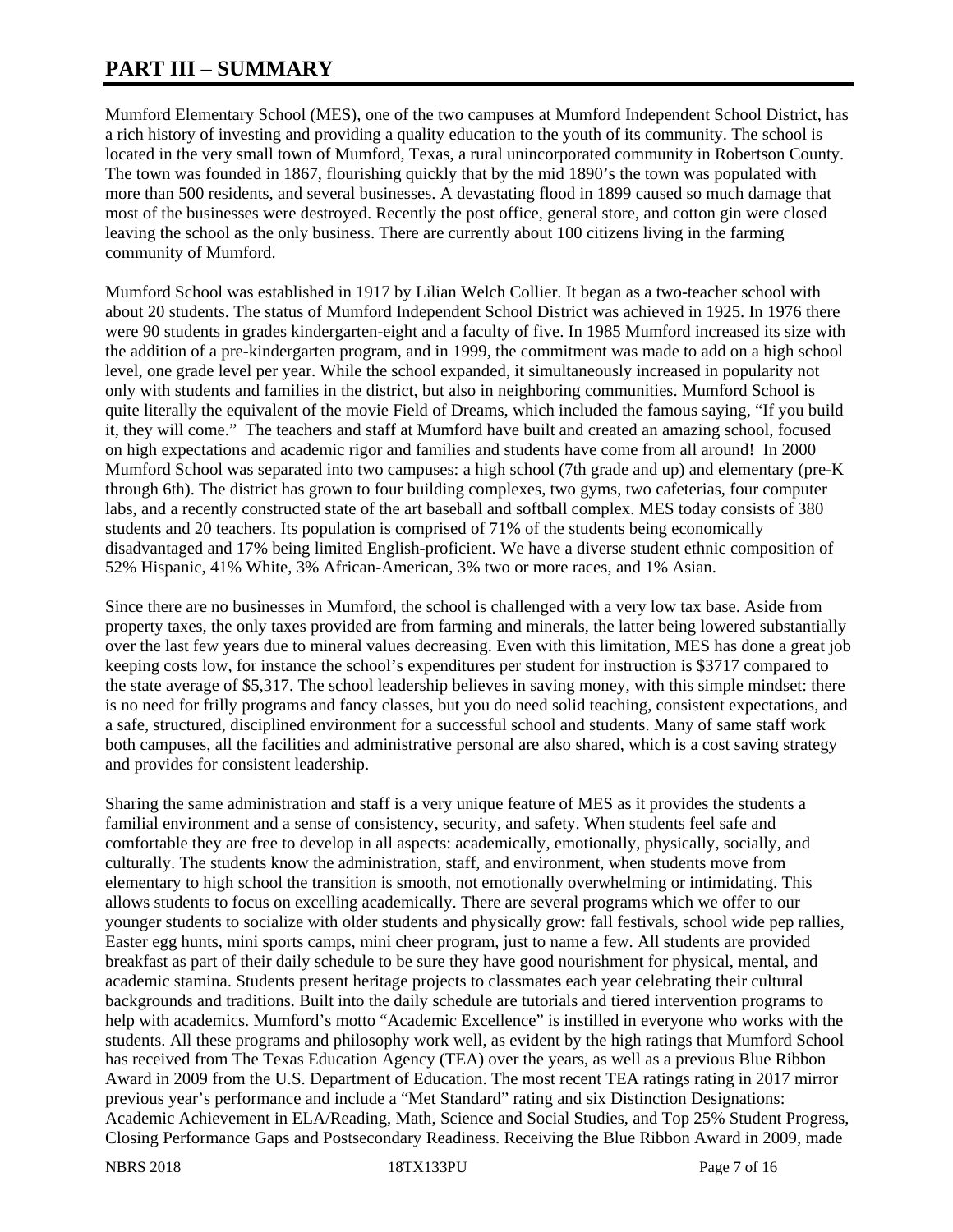a positive impact on MES and the community. It allowed for notoriety on a larger scale and has drawn experienced teachers from larger school district to desire employment at MES. The 2009 Blue Ribbon award did not cause MES to change much. Instead, it re-affirmed our educational philosophy was working; it did set the bar high with the challenge of continuing to push for academic success and continued high standards.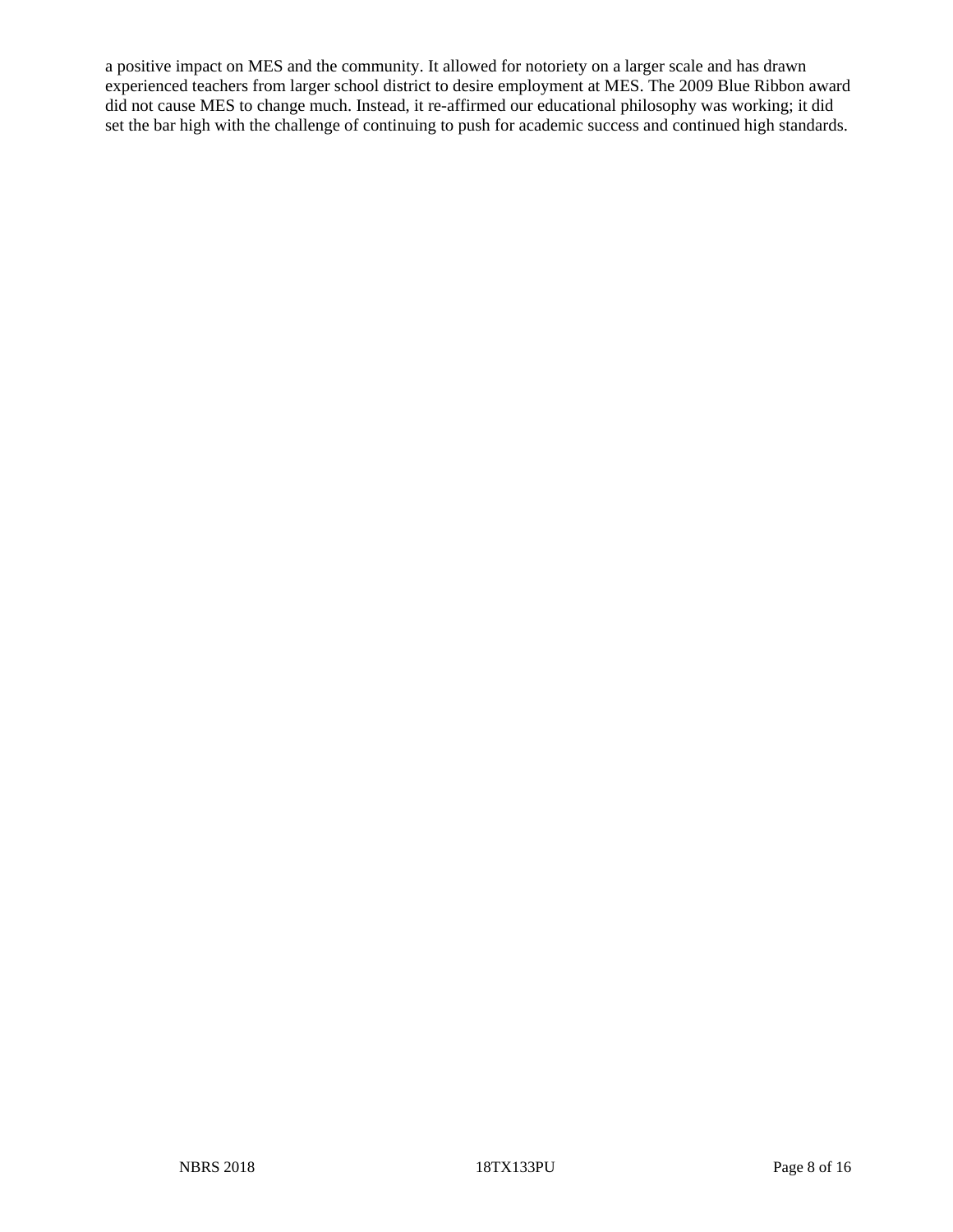# **1. Core Curriculum:**

The Texas Essential Knowledge and Skills (TEKS) are the guiding principles of MES's curriculum for each subject area. Teachers participate in horizontal and vertical-alignment meetings and share in dissecting and analyzing the TEKS to form a continuum of learning from year to year. Each teacher understands the expectations of what the students should know coming into the classroom and what they should master before they can advance to the next grade. The school operates in a block schedule format to give additional time to core content area. The goal is to help create well-rounded youth; meeting the challenge of educating them socially, academically, physically and artistically.

The English/Language Arts (ELA) curriculum includes subject areas of reading, grammar /writing, phonics, and spelling. Reading is at the center of Mumford's ELA curriculum. The lower grade levels focus on heavy phonics-based instructional programs. The curricula program was chosen because it builds each year from pre-kindergarten through 6th grade and stresses the five components of reading: phonemic awareness, phonics, vocabulary, fluency, and comprehension. Reading classes utilize computer assessments provided by an online reading comprehension program. Writing and grammar are also an integral part of the curricula, using consistent grading rubrics from year to year. Each student has a writing portfolio that is kept as they progress through grade levels, not only is this a teaching tool, but when students graduate they are presented with their writing samples and papers, which is great fun for the kids. Teachers spend 170 minutes a day for ELA, assigning 70 minutes each day for reading and 30 minutes for independent reading. Encouraging students to have a love for reading is important for success and there are several activities and programs implemented to help build this interest. Book fairs are held twice a year with special book characters appearing to "visit" our students. Each six weeks those who meet a predetermined goal are rewarded with a party, also we have an "Accelerated Reading (AR) Carnival" at the end of the year.

The math curriculum was chosen because it encourages students to be problem solvers, independent thinkers, use logical and deductive reasoning, and to link classroom math to the real world. Math is a subject area that continuously builds beginning with the foundational skills of understanding of numerical fluency, number sense, and understanding numerical place value. This begins in pre-kindergarten with students using math in aspects such as patterns, shapes, and calendar activities and progresses through the sixth grade with students learning such things as: ratios to describe direct proportional relationships, geometry, measurement, probability, and working with decimals and fractions. Math is heavily emphasized as teachers spend 80 minutes a day on math objectives. Teachers and students are physically involved in lessons, using a "handson" learning approach by doing, creating, building, examining, exploring, and discovering math objectives. Students who are having difficulty are provided additional time during the school day and after school when the teachers can assist students with individual needs. The use of research-based programs and supplemental learning games and activities are used to promote the mastering of the math curriculum.

Science lessons from the curriculum allow students to learn how to investigate and observe. The lessons provide hands-on exploration of the students' surroundings. Our goal is that all students will be able to understand and apply the scientific method to different aspects of their lives, to be critical thinkers, to ask questions, and to seek the answers. Also, students are provided knowledge of physical, earth, and life sciences. Students utilize the science lab for hands-on experiments, and the curricula ensures vertical alignment that begins with a strong foundation in vocabulary and basic concepts that will continue to build from year to year.

The social studies curricula chosen focuses on understanding the importance of communities while incorporating history, cultures, citizenship, geography and economics. Foundational skills, in lower grades focus on the value of community and citizenship; students are able to examine how they are a part of a community within their classroom, their school, their town, etc. In fourth–sixth grade, students learn in depth about Texas History, American History, and World History. Being a good citizen and having civic responsibilities is an integral part of the social studies curricula and is experienced firsthand by students participating in community food drives, toy drives, and mock elections.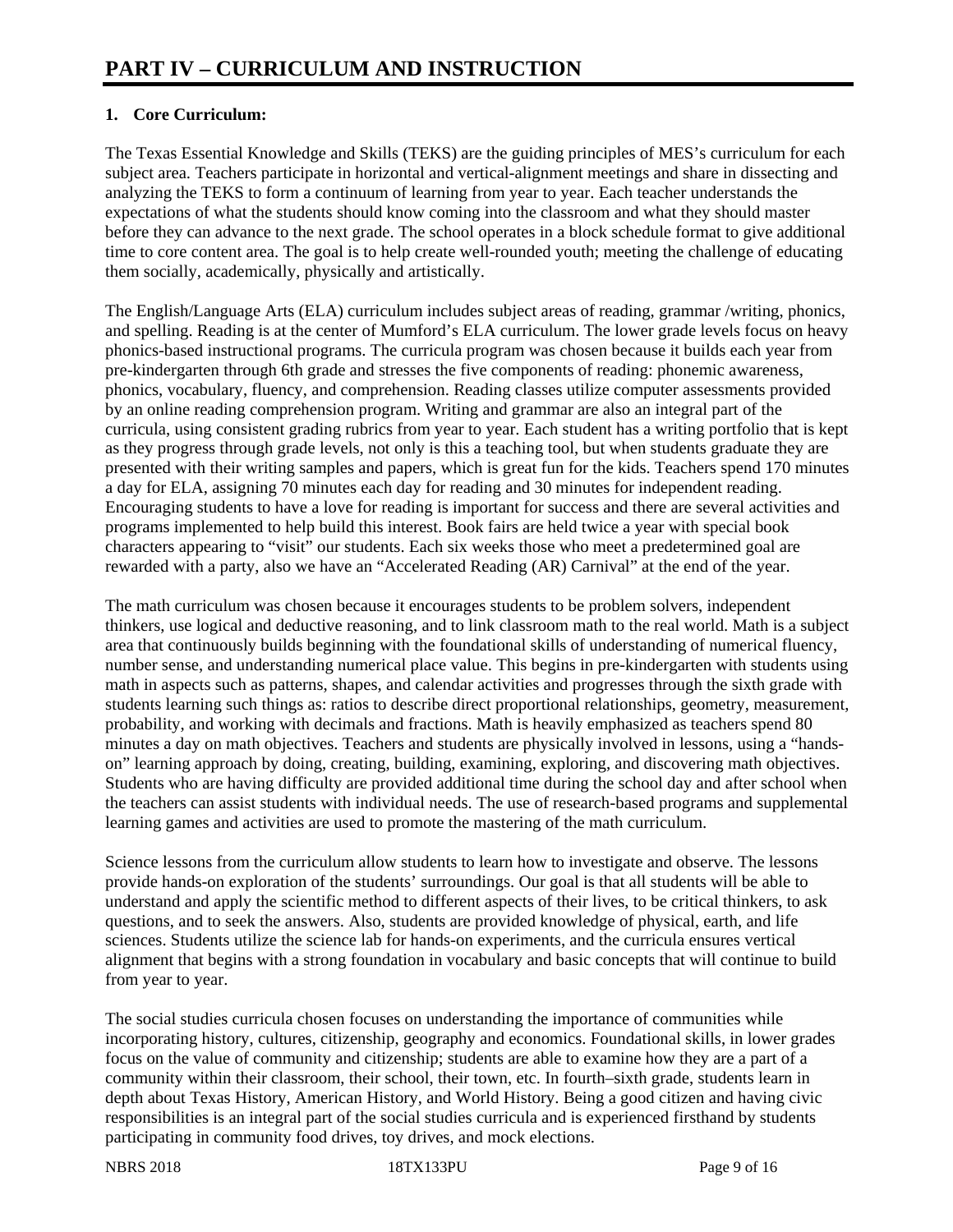MES offers a full day pre-kindergarten three and four year old program, providing a rich learning environment to teach basic rules, routines and procedures of how to function in a school setting. The goal of pre-K is to teach the foundational skills so students are kindergarten ready and can be successful in school. About 70% of pre-K students become school ready and are beginning readers. Curriculum and pre-K guidelines cover the areas of social/emotional development, language/communication, emergent literacy in reading and writing, math, science, social studies, fine arts, physical development and health, and technology. Curricula is vertically aligned with standards taught in grades K-3 and upward. Teachers utilize the CLI Engage platform, a kindergarten readiness progress monitoring tool, to provide interventions and communications with parents, to help ensure student success.

## **2. Other Curriculum Areas:**

MES values student participation and learning in many non-core curriculum subjects such as health/PE, fine arts, and technology. Students attend 50-minute classes of art, music, and PE/health classes on a rotating basis, with PE occurring 3 times, music once, and art once. Teachers integrate technology skills into their core classroom lessons.

Students in grades pre-K–6 attend physical education/health classes which focus on: healthy living, coordination, sportsmanship, physical fitness, and wellness. The curricula for PE addresses the following TEKS strands: movement, physical activity and health, and social development. The Coordinated Approach to Child Health (CATCH) provides teachers with activities for students to learn that exercise can be fun and creative through such items as hula hoops, jump ropes, and parachutes. Students learn through playing team and individual sports, daily stretches and exercises, running, skipping, and doing drills to improve individual coordination, large muscle movements and body awareness. Pre-assessments and post-assessments measure improvements made during the year in muscle strength, flexibility and endurance, and aerobic ability. Third–sixth grade students have opportunities to participate and compete in organized sports teams, and pre-K-fifth grades have relay races and obstacle courses during field day. PE/health classes are taught by our high school and junior high sports coaches, who are certified in K–12th grade PE. This ensures students are learning at an early age the basic skills needed for all types of sports, and provides a seamless vertical alignment. The nurse also helps in PE/health classes by providing lessons on dental health (to include visits by the tooth fairy and dental care supplies), personal health and hygiene, and healthy/unhealthy choices that can have a lifelong effect. Students in 2nd grade attend the program "Hard Hats for Little Heads" presented by Texas A&M Aggie Athletes and local doctors' offices in which demonstrations are provided by the college sports teams on helmet safety per sport; at the end of the program all students receive bike helmets to take home.

Students participate in fine arts curriculum through music, drama, and art classes. Once again, teachers are fully certified for grades K–12 in art and band, and are also our high school teachers in band, drama, and art. This creates that seamless transition into high school skills and definitely assures vertical alignment. Music is taught to the students through fun, hands on, interactive lessons. The students are exposed to many modes of music appropriate for their age and grade level. Students learn through listening to music, singing songs, learning beats, rhythm, tempo, and about different instruments. Students in grades 2 and 3 begin to read music notes and play recorders. Students in grades 4–6 can join the beginning band class and will play a variety of instruments, as well as perform at concerts and competitions. Students in pre-K–2nd grade also have a program, "Music in the Classroom" where older students come into the classroom and perform for them in a small class setting. The elementary art classes teach students different types of Fine Arts: drawing, painting, and theater, all of which are aligned with the art TEKS. Students in grades 3–5 perform minitheater plays for the students in pre-K–2nd grades and parents, allowing students the opportunity to carry over skills to a larger stage. Pre-K–2nd grade students also get an opportunity to demonstrate singing, acting, and dancing through various programs throughout the year such as the Christmas Program which is attended by over 800 people. To extend the awareness of fine arts, students also go on field trips though out the year to musical performances, and theatrical performances.

NBRS 2018 18TX133PU Page 10 of 16 Technology instruction is embedded in the core classroom environment and taught for 30 minutes twice a week in grades K–3. In grades 4-6 technology is further expanded in the core curriculum and addressed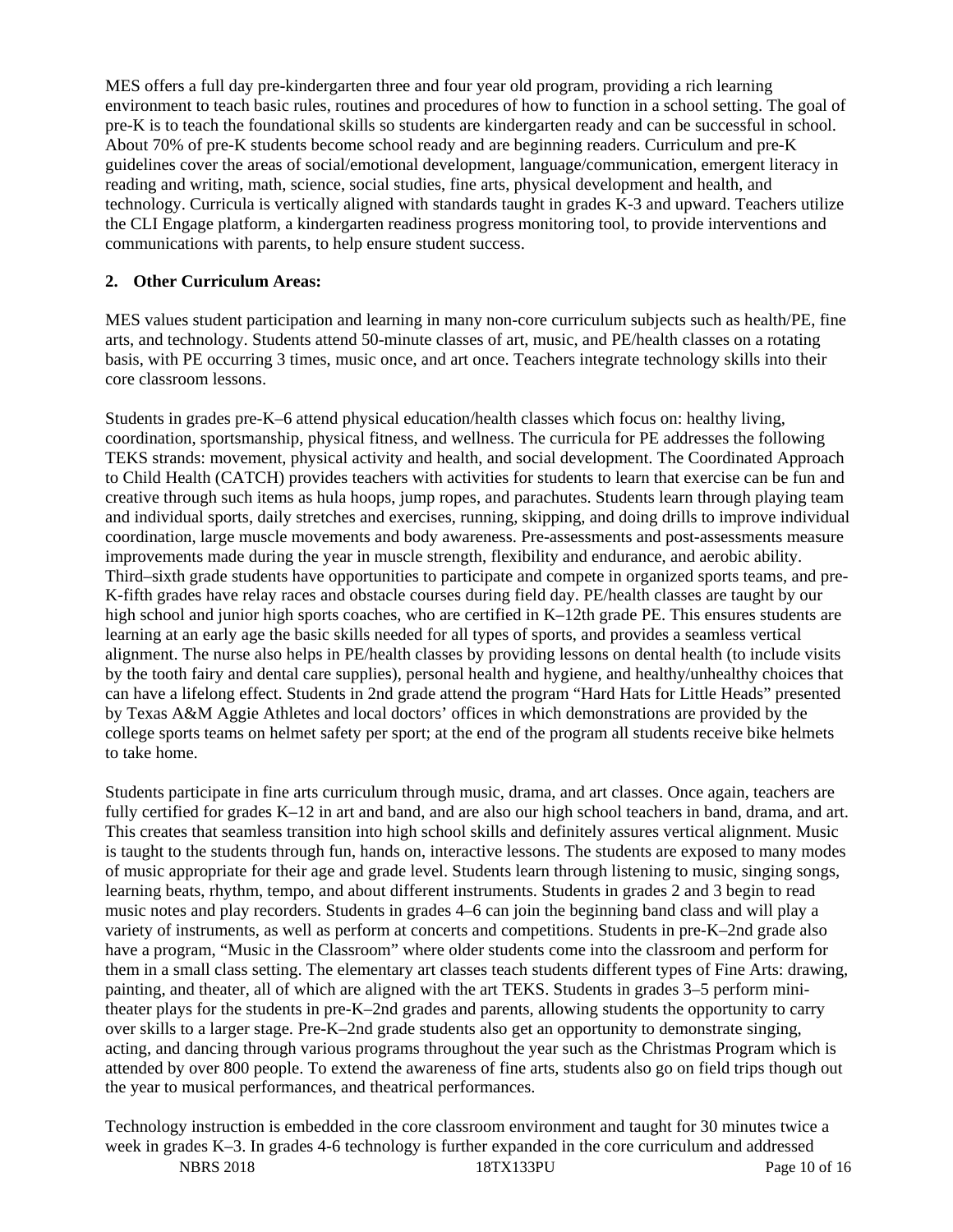through research projects and student created presentations. There are two computer labs that teachers can sign up to use. There are also 3–4 computers in each classroom, and the school provides portable laptop labs that teachers can check out. The curriculum and lessons are guided by the technology application TEKS which focus on research and information; critical thinking, digital citizenship; technology operations, and concerts, just to name a few. Keyboarding programs are used to learn data entry skills. Students are taught computer etiquette, responsible online search tools, and how to utilize resources to complete presentations, PowerPoints, Excel, and Word documents. Teachers also model technology use in the classrooms for students, and incorporate students in technology presentations.

#### **3. Instructional Methods, Interventions, and Assessments:**

MES is set up in teaching teams of two teachers per grade from kindergarten–3rd grade; one teacher in each grade level focuses on English Language Arts and the other is responsible for math, science, and social studies. At the 4th–6th grade levels, classes are designed in a block schedule with three teachers per grade level. One teacher is responsible for English-language arts, one for science/social studies and one for math. This system enables teachers to focus on their specific subject area, increases the expertise in that area, which in turn increases student academic progress. Scheduling is used as a tool for increasing success because it can be altered to meet the needs of both the students and teachers. Teachers have the freedom to make changes to their schedules, in order to meet the challenges in their classrooms.

Homework is an essential part of the learning process and is implemented nightly into the curriculum. There is a minimum of 20 grades taken per subject area and at least five test grades. This ensures that students are given plenty of opportunity to demonstrate skills in both guided practice, independent practice, and test situations. Recently, six weeks cumulative testing was implemented at 2nd grade for all six weeks and for 1st grade during the second semester. MES evaluates and analyzes the classroom test data in a variety of ways to identify weaknesses and strengths of students and/or teachers and to evaluate curriculum and scheduling design. Being flexible and adapting to the needs of our students increases opportunities for success. Once student data is reviewed, tiered intervention programs are provided to re-teach the students in their targeted areas of concern.

Teachers must individualize instruction to provide support to the students who are struggling and to provide higher-level thinking questioning to the students who are advanced. Using a multi-tiered instructional model allows for differentiated instruction, targeted small group instruction, extended learning activities, and teacher flexibility with adjusting curriculum for both high and low level students, all of which occurs in the classroom. After evaluating the outcomes of Tier I with progress monitoring and weekly checks, the students who are struggling will utilize additional interventions occurring outside of the classroom in a pullout program. In Response to Intervention (RtI), Tier II students that are still struggling will receive specific instruction and intervention in targeted weak areas, uses through a variety of research-based supplemental materials, and computer-based programs. These pullout interventions are provided by specialists, teachers, and trained teacher assistants in small group instruction, after school, during school, through in-school tutorials, and in an extended summer program. Students still struggling will be provided Tier III interventions, with 1:1 instruction using systematic, drill, practice, and repeat strategies. Students who are excelling can also benefit from differentiated instruction as well. Those labeled as gifted and talented are provided projects-based activities enriched with higher level thinking, complex questions, and problem-solving opportunities. These students are also allowed to peer teach other students in the classroom to increase their social awareness, leadership, and academic skills. Teachers review scores to self-evaluate and to make adaptations, if needed. The school uses the data to evaluate curriculum, staff development topics and schedule options. For instance: when writing scores were lower, more staff development, and writing portfolios were added.

MES not only uses progress monitoring, classroom curriculum tests, and grades for evaluating students, but also uses STAAR and other assessment instruments to assist in evaluating individual student's needs. In grades K-2, the Texas Primary Reading Inventory (TPRI) is administered three times a year to monitor student progress in reading. Results from TPRI are used when determining remediation programs in the areas of phonemic awareness, word reading, and reading fluency. Grades 3-6 are benchmark-tested several times a year using grade-level released STAAR tests, and the Iowa Test of Basic Skills Achievement (ITBS)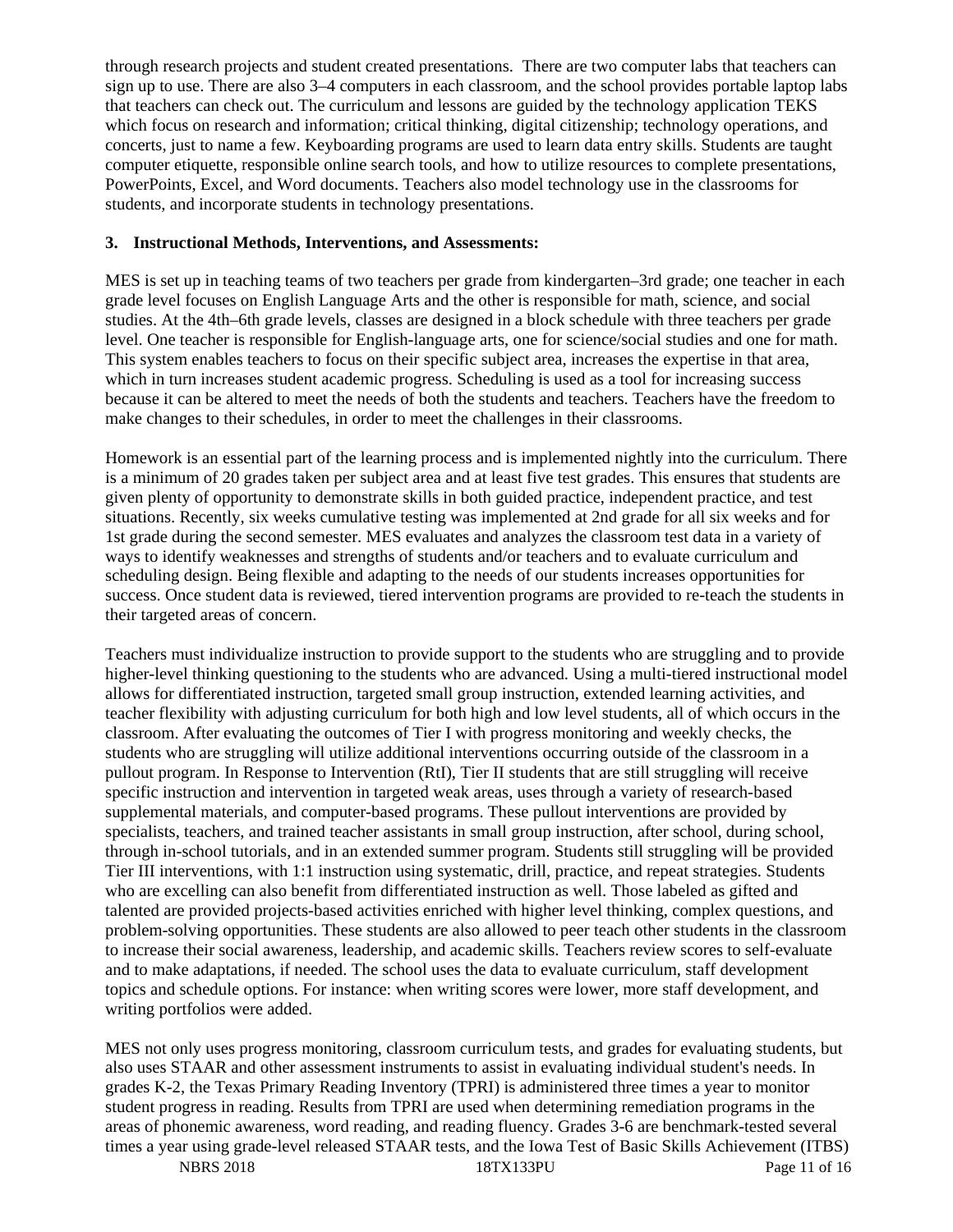test is given at the end of the academic year. This information assists teachers in preparing objective-specific instruction and materials to meet the students' academic needs, and information on how to adjust tiered interventions. English Language Learners (ELLs) are given the Texas English Language Proficiency Assessment System (TELPAS) test so that teachers can use results to help guide their instruction while in a full immersion regular classroom program. Using all of the assessment data in conjunction with our teachers working together; meeting weekly within grade levels to share ideas and teaching plans; and meeting to plan vertically for consistency in covering skills has proven to improve student scores and academic progress. All subgroups of student populations have maintained high standards to be sure there are no substantial achievement gaps from year to year.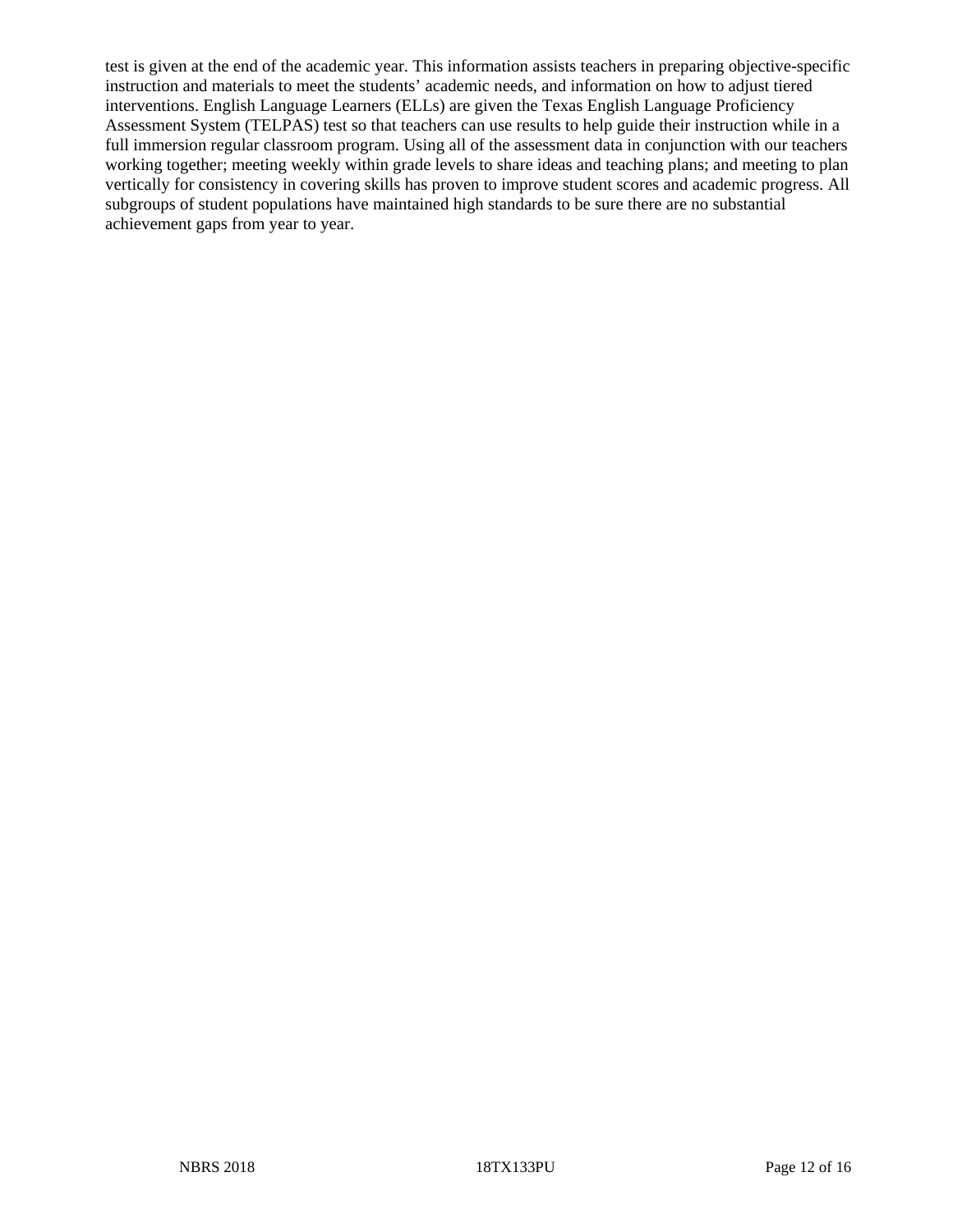## **1. School Climate/Culture:**

MES believes in having a warm, friendly, safe, and positive school culture for students, parents, and staff, which in turn creates an environment for academic growth. MES incorporates several different strategies to accomplish this. Students are greeted with a "good morning" from staff members at all entrances, and immediately it is understood that MES staff are present and glad to have the students on campus, ready to learn! The same is true at the end of the day when staff are again strategically positioned to make sure students get picked up by their parents safely, with a friendly "see you tomorrow." Knowing students and students knowing the staff is an important key to having a positive school climate for the students, which provides a culture ripe for academic growth and success. This is accomplished by having our paraprofessionals serve as our only substitutes for teachers, having staff serve as bus drivers, and providing staff as bus monitor in the afternoons. Having "in house" substitutes for teachers allows students to focus on learning rather than anxiety of having substitutes that are unfamiliar with protocol, school guidelines, and procedures. Also having school staff serve as bus drivers and monitors on each route allows for students to be well supervised with consistent expectations. To support academic success, MES highlights students who have excelled in academics or attendance; every 6 weeks students are provided ice cream treats for making the honor roll and/or having perfect attendance. At the end of each semester there is a culminating event for those that have made the honor roll or had perfect attendance every six weeks. Every 6 weeks students meeting AR goals are treated to a party which are not only fun for students, but also provide learning opportunities.

School wide pep rallies encourage students to engage with older students, fun skits and contests where all students can participate and be cheered and supported fostering acceptance and belonging. Fall festivals and child drama plays are also provided for MES students by the high school students which allow opportunities for social growth and connections to positive role models. Students who are good role models in the classroom are rewarded by being chosen to lead announcements that conclude with students' birthdays and a positive "thought of the day".

MES staff feel supported, valued, and play a vital role in the success of the school. At the beginning of the year teachers receive "Welcome Back to School" goody packages and gift cards. Throughout the school year the staff is commended for their commitment with special meals, treats, verbal praise or a simple "thank you." Administration is present when requested by teachers at conferences, and set the standard that teachers need to be respected and valued. There is an open-door policy with administration, and teachers' opinions are welcomed and important. Teachers are allotted the freedom, flexibility and trust to control and decisions within their classrooms. To help develop teachers, they are provided mentoring from experienced staff and administration, opportunity for professional growth, and 1:1 meetings with administration to discuss teaching progress, issues, or concerns. Sunshine committees and birthday committees are used to celebrate special moments, to applaud accomplishments and provide support when going through difficulties. All of these activities build an environment for a successful school.

## **2. Engaging Families and Community:**

MES understands that parent and community trust, communication, and support are very valuable assets for school and student success. The goal is to be as transparent as possible with parents, by using an honest, straightforward, and respectful approach. Having parents be an integral part of the school team, leads to students having more success and a value for education. Each Monday, a school bulletin is posted on our website and Facebook page for community members which includes student achievements, accomplishments and academic successes, and contains information on upcoming school events. Also, on Mondays each student takes home his/her "Monday Night Folder" which includes: communications from teachers, students' weekly assignments, report cards at the 3 and 6 week- periods and all other important school information. These folders are to be signed by parents and returned to school, so teachers know parents have seen them. Facebook has also become an important way to communicate with parents. A "Parent Tip of the Day" is posted every day to Facebook, as a quick and easy way to provide vital tips on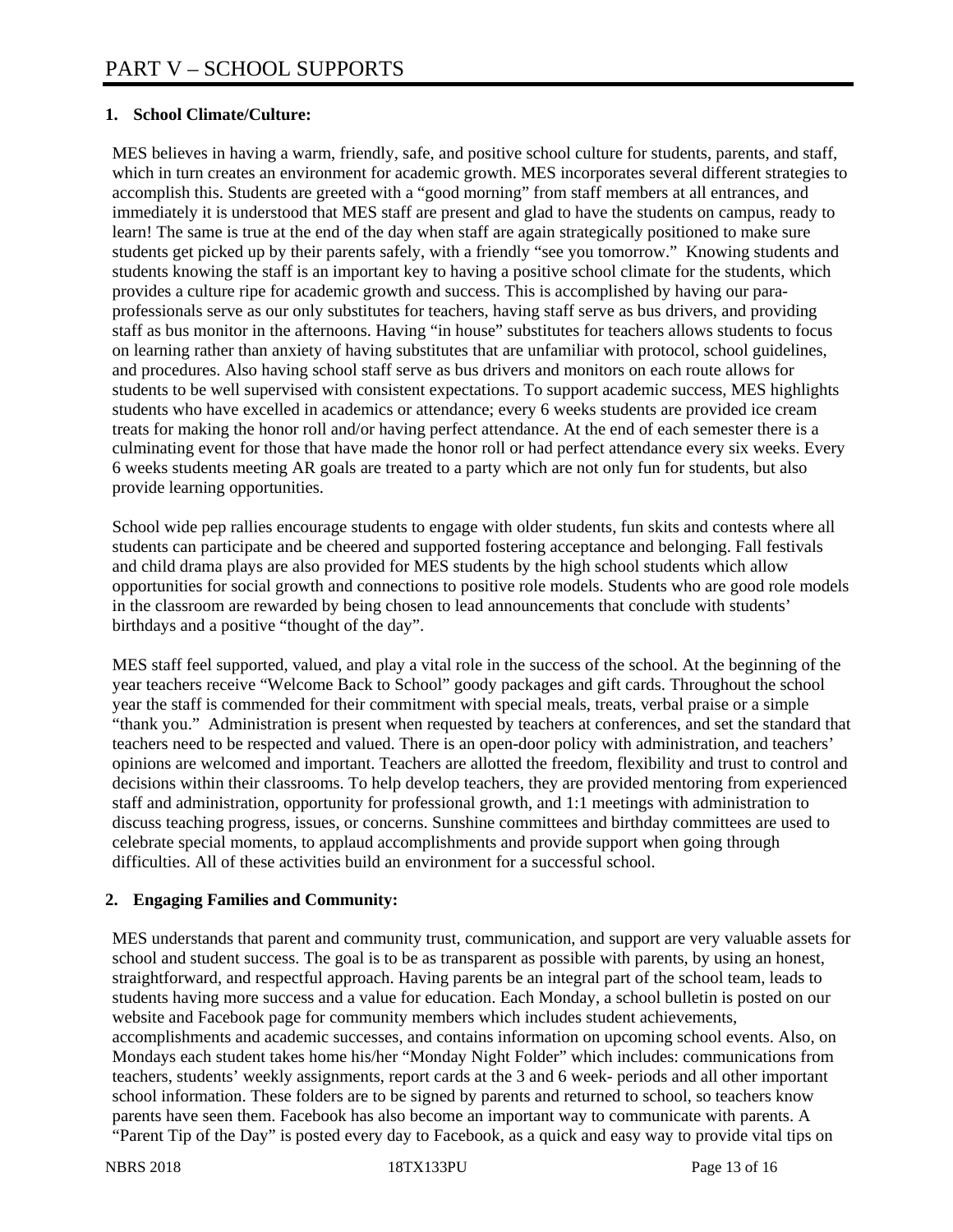parenting. Mumford invested in a parent support link on our website which includes resources for parents such as: videos on discipline, topic-related articles, and search tools about problems parents face. Monthly parent newsletters (in Spanish and English) with fun games, ideas to try at home, and articles on how to help children be successful at school are provided. There are emergency communication systems used to keep parents informed of any changes in schedules and emergencies. Parents also can access all their child's grades and receive alerts through the parent portal. Giving parents this access has increased student performance and reduced failing grades. MES has several faculty members who can translate for parents whenever needed, which help the Spanish-speaking population. District-scheduled parent-teacher conferences are required when students are not performing at level, and parents may request a conference at any time. Teachers discuss STAAR results (areas of strengths and weaknesses) with students on an individual basis. Intervention plans are coordinated and explained to address needed areas of improvement, students show better behavior and academic performance after these meetings. There is a "Meet the Teacher Night" at the beginning of the school year as well as an Open House about one month after school has begun. These functions provide classroom expectations and procedural information. Mumford ISD's website provides a link to TEA where the Texas Performance Reporting System (TPRS), and the Texas Consolidated School Rating Report (TCSR) can be viewed by the community. The TPRS is the most comprehensive state academic accountability report published by TEA, it contains student academic achievement for different subgroups and overall student performance. The TCSR contains ratings for three areas: State academic accountability ratings and distinction designations, State financial accountability ratings and Community and Student Engagement ratings. These reports inform the community of the students' academic achievements and also help to identify student challenges. All of these items build trust and support between MES and parents, which has made an impact as seen by continued growth and student success.

#### **3. Professional Development:**

Professional development programs for MES vary depending upon grade level and subject matter and are scheduled based on specific instructional needs of the staff and students. Staff development programs are brought into the school to ensure that staff are continually learning and building high quality teaching skills to increase our student achievement. For instance, when it was identified that additional trainings could help meet the needs of special student populations and increase student success, trainings were provided in: gifted and talented, special education, English Language Proficiency Standards (ELPS), TELPAS, and Dyslexia. When it was noted that fine motor skills of our pre-K–2nd grade students were not as developed as expected, we brought in training for fine motor exercises and handwriting programs. There are 12-14 hours of district-wide trainings at the beginning of the year in: CPR, AED, mental health training, blood borne pathogens, and child abuse and safety standards. In addition, knowledge of subject and grade level TEKS is extremely important, so there is district led subject-specific vertical planning meetings for curriculum from kindergarten through twelfth grade. Staff receive an additional 8 - 10 hours in campusbased professional development prior to the start of school in horizontal grade-planning, districtwide policy, expectations, and special training for our first-year teachers on such things as campus policy, classroom management, and technology integration. Furthermore, there are a couple of days of staff development during each semester, and in the summer when teachers are provided opportunities for regional service center trainings on subject specific TEKS and curriculum. MES provides staff development for all teachers in the Texas Student Assessment Program. Pre-Kindergarten teachers have extensive training to meet the high-quality teacher criteria set by TEA, including 30 hours of training each year in Early Childhood Education, Pre-K guidelines and curriculum. Mumford Elementary, being a rural school, encourages the utilization of on-line classes and distance-learning labs for staff development such as: Eduhero, Texas School Ready and Gateway Learning, while also using the area region service center. Reimbursements are provided to teachers for travel and cost of training. MES values learning as a life-long process and understands that the most effective teaching is accomplished though continued growth and education.

Administrative staff also is involved with professional development trainings, including Texas Teacher Evaluation & Support Services (T-TESS), pest management, public finance, and mid-winter conferences. In addition to these opportunities, the school superintendent attends the service center's monthly superintendent meetings. The school nurse attends multiple professional development trainings for student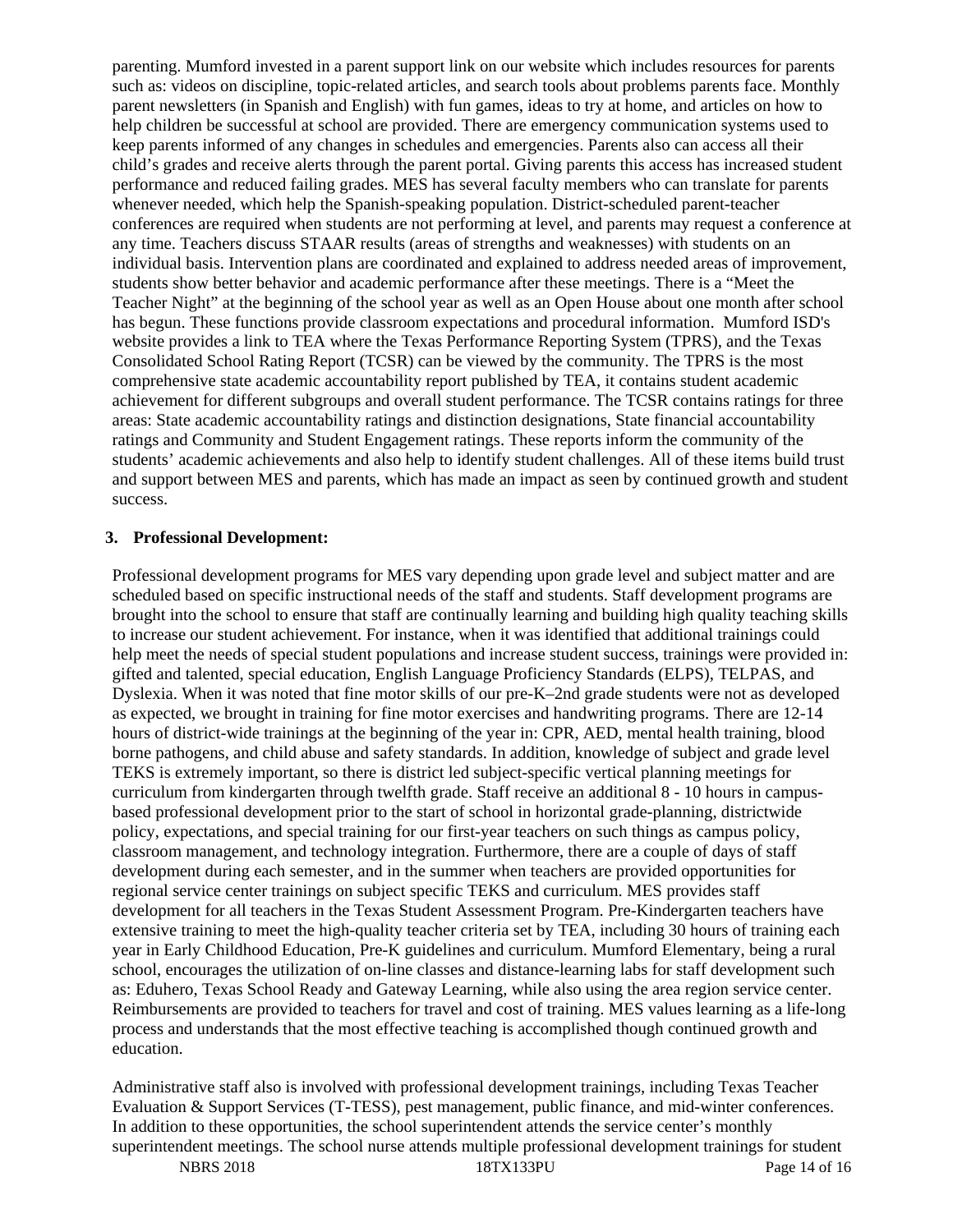health screenings, and current medical issues of importance to school age children. The school counselor takes advantage of trainings through Texas On Course, College Board, and Texas Counseling Association. All of these trainings provide for more knowledge for staff to increase student performance and success.

### **4. School Leadership:**

The leadership philosophy is one that believes in a lateral decision-making model, in which teachers are invited to exchange and share thoughts and ideas. The leadership structure at MES is unique in that the number of administrative positions is smaller than most. The Superintendent is also the Principal for the elementary and the high school; at most schools, three people would fill these positions. In addition to the Superintendent, there are only three other administrative personnel, all of whom serve both campuses. Having only a few administrators enables the parents and teachers to have direct access by knowing whom to contact — there is a limited chain of command. The administration takes a "hands on" approach, when dealing with both students and teachers. Administrative staff make it a point to be visible in the school environment, they are actively present in the hallways, cafeterias, classrooms, and at after school activities. It is important to build rapport with students, supporting them in their extracurricular activities and taking the time to share in both their difficulties and accomplishments. Administration meets each six weeks with students at risk for failing and meets with teachers to discuss concerns regarding students' performances, teaching materials, and other issues that need to be addressed. Administrative staff is available to participate in parent/teacher or student conferences to lend support and be an active part of student progress. These meetings bring a sense of teamwork to the school environment and have improved student performance. After campus benchmarks are complete, the teachers meet with the administration to discuss schedule changes that may need to be implemented and required tutorials that students need to attend. Keeping close contact with progress helps struggling students from slipping through the cracks. The administrative offices are located on the elementary campus for easy access to the students and for proximity to the classrooms to facilitate the monitoring of instructional time. Walk-throughs are done by the principal to ensure that student behavior is on task and that teaching is being effective. There are yearly evaluations completed with teachers to review areas which need improvement and to identify the teacher's strengths. The value and importance that is placed on all staff by school administrators allows for mutual respect and staff to be comfortable to actively brainstorm and problem solve together. The administration works as a team at MES; they realize that being involved with the students' education and being accessible to parents and teachers is imperative to student's continued success.